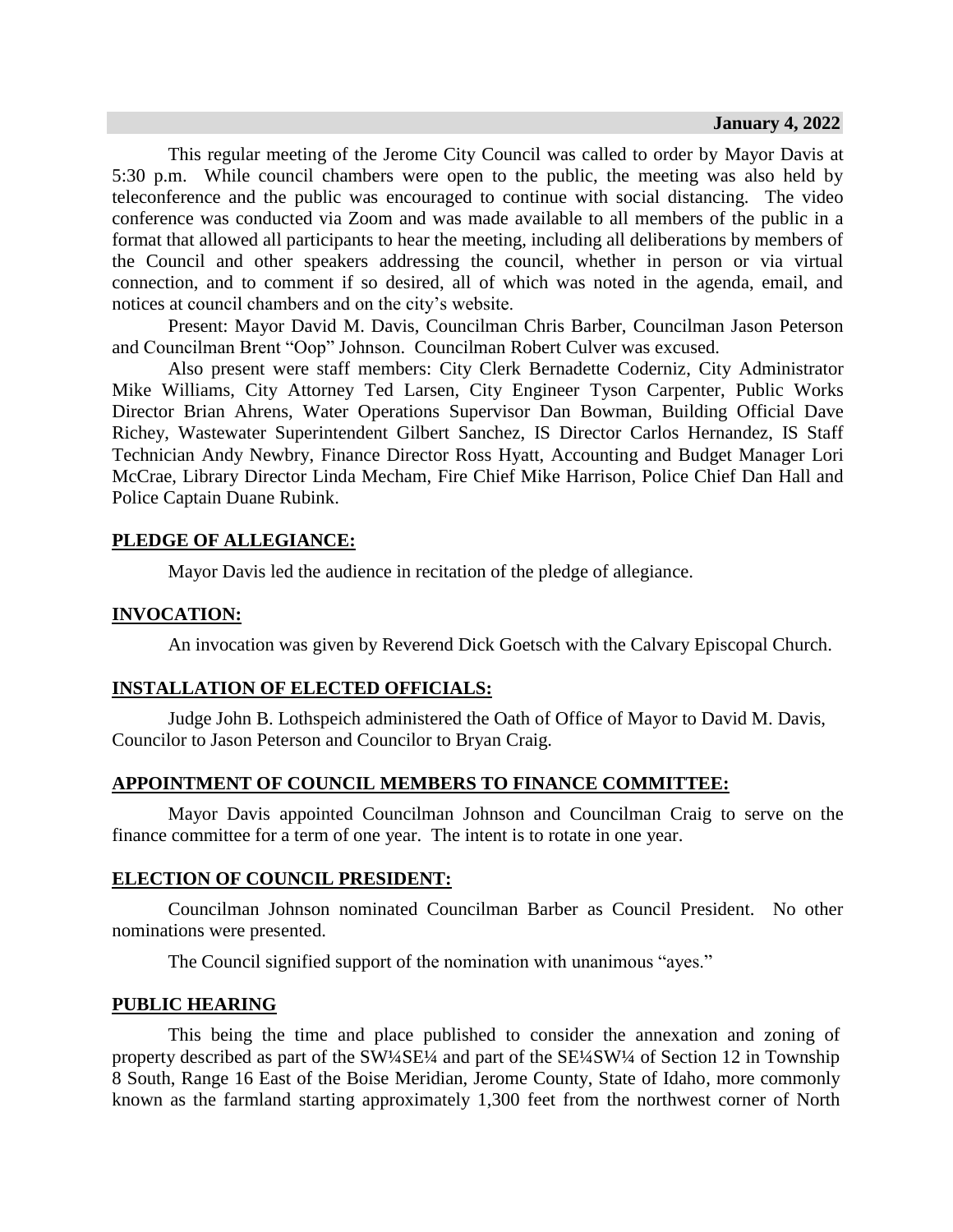Lincoln Ave and  $16<sup>th</sup>$  Avenue West, then going north for approximately 1,300 feet, turning west for approximately 1,400 to the "J" Canal and then turning south following the "J" Canal to the North 100 Road West, the Chair called the public hearing open at 5:38 p.m. and briefly reviewing the procedures that will be followed.

#### Staff Presentation:

Mr. Williams stated that the Otto family appeared before the Council to request annexation into the City and hook up to City services with the intention of developing a residential subdivision. This is considered a Category A annexation, and a map of the parcels was shown to Council. Mr Williams stated that the request was heard before the Planning and Zoning Commission (P&Z) and staff recommends that the annexation request be approved as it is in compliance with the City's Comprehensive Plan. A preliminary plat will be expected in the coming months for single-family residential homes if the request is approved.

## Applicant Testimony:

Mr. Mitch Bausman appeared before Council to answer any questions. Upon inquiry by Councilman Johnson, Mr. Bausman stated that 125 lots are tentatively planned but the plat is not yet finished. Upon inquiry by Councilman Peterson, Mr. Bausman stated that the building and trees on the parcels will be removed.

There was no testimony in favor, neutral nor in opposition to the request. There being no further testimony to be heard, the Chair declared the public hearing closed at 5:43 p.m.

#### **ORDINANCE NO. 1205, BILL NO. 690, INTRODUCTION:**

Councilman Barber sponsored the bill.

Councilman Barber made the motion to suspend the rules pertaining to the reading of an ordinance on three separate occasions and direct the clerk to read Bill No. 690 three times by title only to constitute three separate readings. Second to the motion was made by Councilman Johnson. After consideration, the motion passed unanimously by the following vote: **AYES**: Councilman Barber, Councilman Johnson, Councilman Peterson, and Councilman Craig. **NAYS**: None.

The clerk read Bill No. 690 three times by title only to constitute three separate readings. The ordinance in full is as follows:

## **ORDINANCE NO. 1205 BILL NO. 690**

# **AN ORDINANCE OF THE MAYOR AND COUNCIL OF THE CITY OF JEROME, IDAHO, ANNEXING 43.27 ACRES OF REAL PROPERTY; PROVIDING FOR ZONING; PROVIDING FOR SEVERABILITY; AND PROVIDING AN EFFECTIVE DATE.**

**WHEREAS,** the City has identified a parcel of real property contiguous to the City of Jerome which it desires to annex; and,

**WHEREAS,** the owner of the 43.27 acre parcel has consented in writing to its annexation; and,

**WHEREAS,** the 43.27 acre parcel is contiguous to the City of Jerome; and,

**WHEREAS,** the real property is annexable pursuant to Idaho Code § 50-222; and,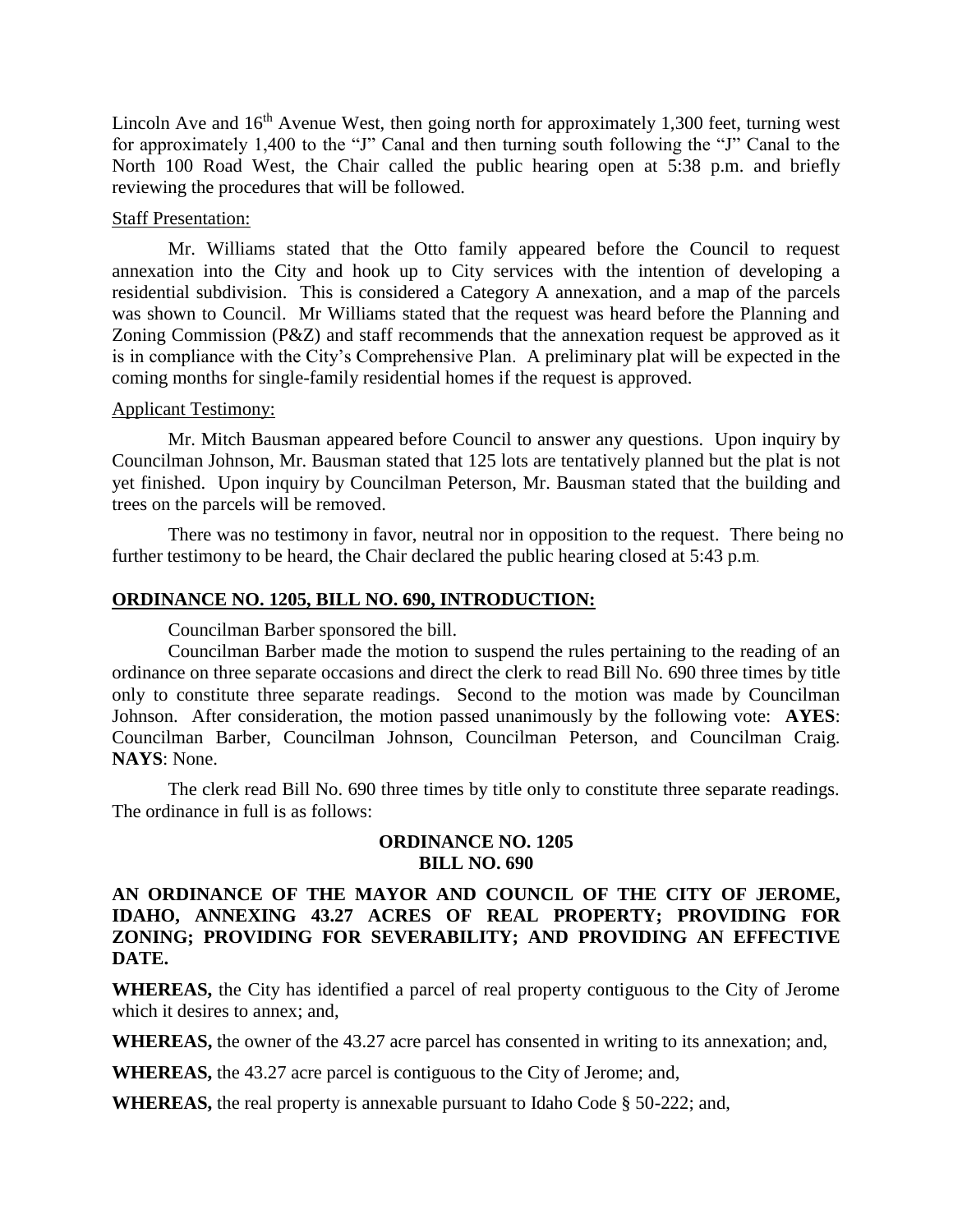**WHEREAS,** a metes and bounds description describing the real property is set out below; and,

**WHEREAS,** the Jerome City Planning and Zoning Commission held a public hearing on December  $14<sup>th</sup>$ , 2021 and determined that the Residential 2 (R-2) zoning request for the 43.27 acre parcel described herein is in compliance with the City of Jerome's Comprehensive Plan; and,

**WHEREAS,** the Jerome City Planning and Zoning Commission forwarded its recommendation for the zoning of the real property to the Mayor and City Council for their consideration; and,

WHEREAS, the Mayor and Council held a public hearing on January 4<sup>th</sup>, 2022 to review the City's Planning & Zoning Commission's recommendation; and, it was determined the Residential 2 (R-2) zoning request for the 43.27 acre parcel described herein is appropriate.

**BE IT THEREFORE ORDAINED BY THE MAYOR AND COUNCIL** of the City of Jerome, Idaho, as follows:

**Section 1: Annexation of Real Property.** The following tract of real property, is hereby annexed to the City of Jerome, Idaho.

*Part of the SW¼SE¼ and Part of the SE¼SW¼ of Section 12 in Township 8 South, Range 16 East of the Boise Meridian, Jerome County, State of Idaho.* 

*Beginning at the South ¼ corner of Section 12 in T.8.S., R.16 E., B.M. said corner marked by a 5/8" rebar with 2" aluminum cap which shall be the Point of Beginning;* 

*THENCE North 89 degrees 34 minutes 41 seconds West along the south line of Section 12 for a distance of 207.23 feet to the centerline of the "J" Canal;* 

*THENCE North 34 degrees 00 minutes 43 seconds East along said centerline for a distance of 115.92 feet;* 

*THENCE North 21 degrees 49 minutes 04 seconds East along said centerline for a distance of 74.11 feet;* 

*THENCE North 00 degrees 44 minutes 24 seconds East along said centerline for a distance of 90.54 feet;* 

*THENCE North 05 degrees 50 minutes 26 seconds West along said centerline for a distance of 194.59 feet;* 

*THENCE North 14 degrees 11 minutes 33 seconds West along said centerline for a distance of 117.29 feet;* 

*THENCE North 03 degrees 29 minutes 48 seconds West along said centerline for a distance of 56.28 feet;* 

*THENCE North 10 degrees 52 minutes 11 seconds East along said centerline for a distance of 75.01 feet;* 

*THENCE North 29 degrees 26 minutes 37 seconds East along said centerline for a distance of 75.90 feet;* 

*THENCE North 32 degrees 40 minutes 47 seconds East along said centerline for a distance of 107.99 feet;* 

*THENCE North 18 degrees 33 minutes 47 seconds East along said centerline for a distance of 172.70 feet;* 

*THENCE North 00 degrees 03 minutes 07 seconds West along said centerline for a distance of 83.63 feet;*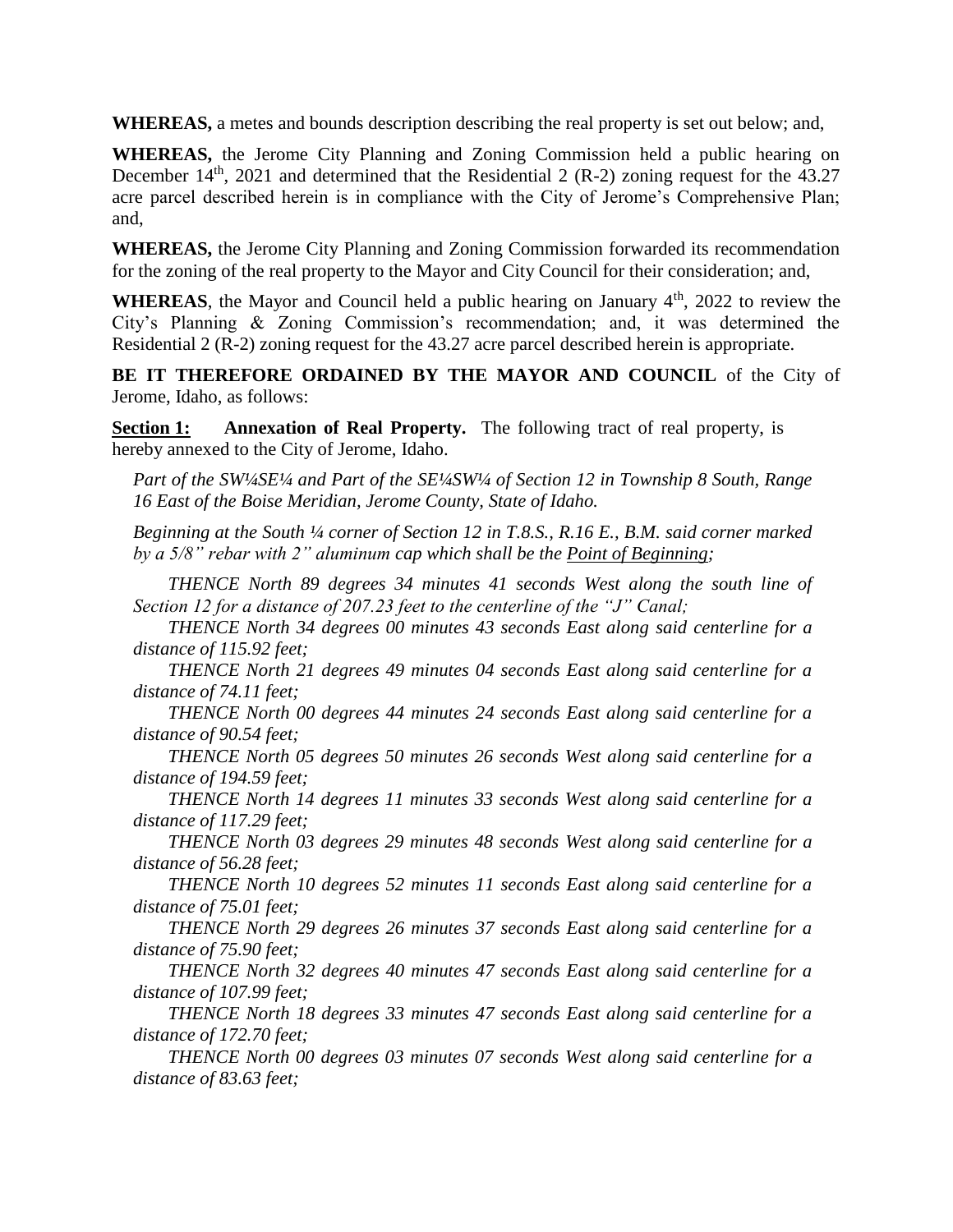*THENCE North 50 degrees 00 minutes 09 seconds West along said centerline for a distance of 124.53 feet;* 

*THENCE North 73 degrees 16 minutes 47 seconds West along said centerline for a distance of 67.50 feet;* 

*THENCE North 25 degrees 10 minutes 18 seconds West along said centerline for a distance of 42.10 feet;* 

*THENCE North 03 degrees 22 minutes 28 seconds West along said centerline for a distance of 84.36 feet to the north line of the SE¼SW¼;* 

*THENCE South 89 degrees 33 minutes 44 seconds East along the 1/16 section line for a distance of 182.72 feet to a 5/8" rebar at the Northwest Corner of the SW1/4SE1/4;* 

*THENCE South 89 degrees 33 minutes 24 seconds East along the north line of the SW¼SE¼ for a distance of 1318.48 feet to a ½" rebar at the Northeast Corner of the SW¼SE¼;* 

*THENCE South 00 degrees 03 minutes 49 seconds East along the east line of the SW¼SE¼ for a distance of 1318.56 feet to a 5/8" rebar at the Southeast Corner of the SW¼SE¼;*

*THENCE North 89 degrees 34 minutes 00 seconds West along the south line of Section 12 for a distance of 1318.75 feet to the Point of Beginning.* 

*Said property contains 43.27 acres more or less and is subject to a right of way for the "J" Canal along the westerly side and is subject to a right of way for 100 North Road along the south side and is subject to any other easements or right of ways, existing or of record.* 

**Section 2: Zoning of Annexed Property.** The above described property is hereby zoned Residential 2  $(R-2)$ .

**Section 3: Amendment to City Maps and Comprehensive Plan**. All applicable sections of the Jerome Municipal Code and the City of Jerome's Comprehensive Land Use Plan, shall be amended to include the tract of real property as described in Section 1 of this ordinance.

**Section 4: Severability.** If a part of this ordinance is ruled invalid, all valid parts that are severable from the invalid part remain in effect. If a part of the ordinance is ruled invalid in one or more of its applications, the part remains in effect for all valid applications that are severable from the invalid applications.

**Section 5: Effective Date.** This ordinance shall be effective upon its passage, and publication as required by law, and approval of the Idaho State Tax Commission.

PASSED BY THE COUNCIL this 4<sup>th</sup> day of January, 2022.

SIGNED BY THE MAYOR this  $4<sup>th</sup>$  day of January, 2022.

 $BY'$ /s/ David M. Davis David M. Davis, Mayor

ATTEST: /s/ Bernadette Coderniz\_\_\_\_\_\_\_ Bernadette Coderniz, City Clerk

Councilman Barber made the motion to adopt Bill No. 690 as Ordinance No. 1205 an Ordinance of the Mayor and Council of the City of Jerome, Idaho, annexing 43.27 acres of real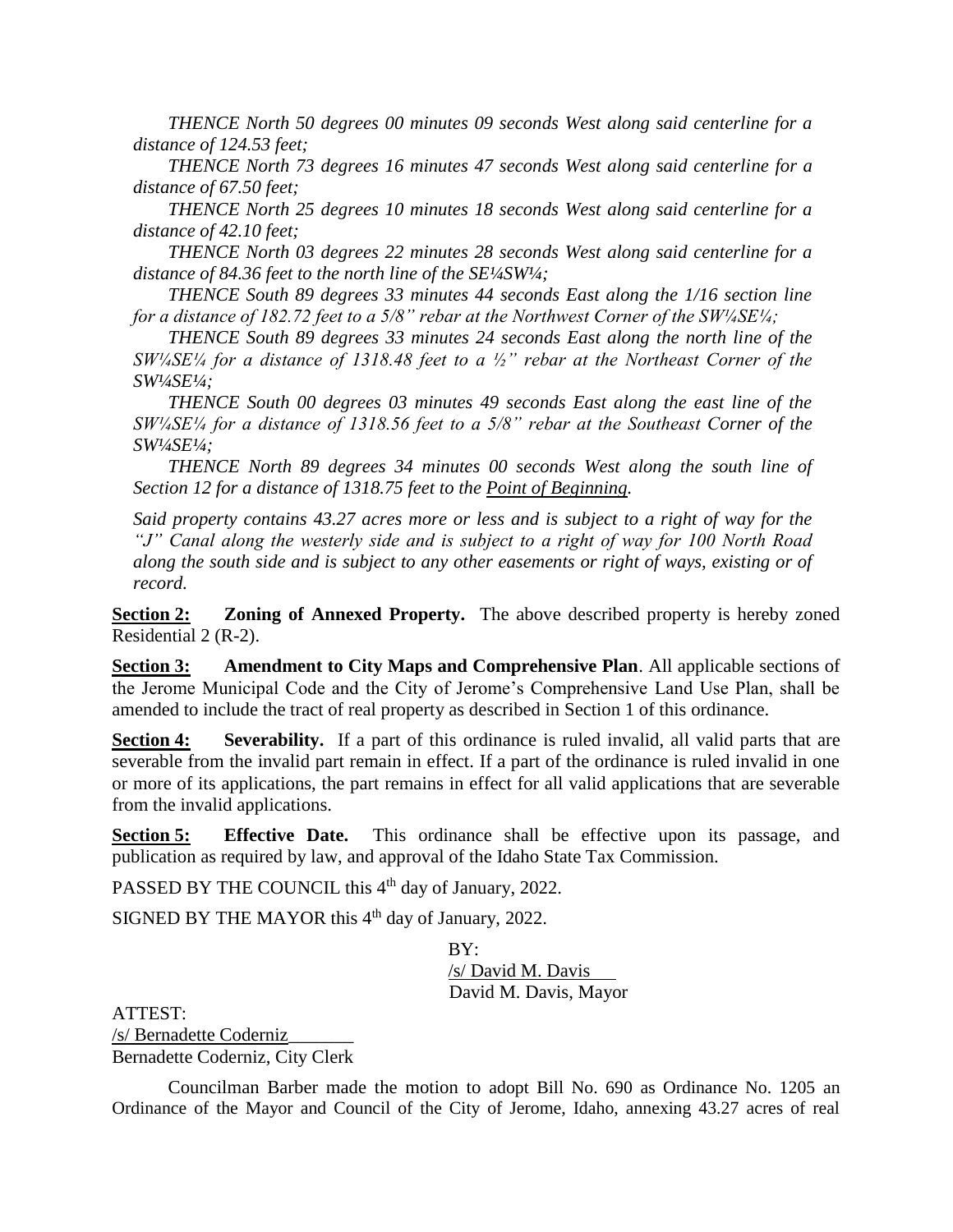property; providing for zoning; providing for severability; and providing an effective date. Second to the motion was made by Councilman Peterson. After consideration, the motion passed unanimously by the following vote: **AYES**: Councilman Barber, Councilman Johnson, Councilman Peterson, and Councilman Craig. **NAYS**: None.

#### **CONSENT CALENDAR:**

Those items contained in the consent calendar are as follows:

1. Approve the minutes of the December 21, 2021 regular meeting

Councilman Barber made the motion to approve the consent calendar as presented. Second to the motion was made by Councilman Peterson. After consideration, the motion passed unanimously by the following vote: **AYES**: Councilman Barber, Councilman Johnson, Councilman Peterson, and Councilman Craig. **NAYS**: None.

#### **DIRECTIONAL BORING MACHING PURCHASE:**

Mr. Bowman appeared before Council and stated that the directional boring machine is designed to punch holes underneath the roads and alleys; it will save the expense of digging (and then repairing) trenches in the roads. He briefly explained how the hydraulic rods will do the work in the road and that use of the boring machine should reduce operational costs (digging through asphalt, for example). Mr. Bowman stated that the machine is in this year's budget. Upon inquiry by Councilman Johnson, Mr. Bowman stated that it can push a hole up to four inches but staff will only bore a hole for the size needed. He spoke of the Lead and Copper Rules (LCR's) that will require any galvanized equipment to be changed out over a period of time, and this machine will increase the ability to meet required deadlines. Upon inquiry by Mayor Davis, Mr. Bowman stated that the machine is a small unit for small lines; bigger line work is usually contracted out. Additionally, this will be the department's first boring machine.

Councilman Barber made the motion to approve the purchase of one new Directional Boring Machine (PD-4 with trench box and analog steering) with the purchase price not to exceed \$23,500.00. Second to the motion was made by Councilman Peterson. After consideration, the motion passed unanimously by the following vote: **AYES**: Councilman Barber, Councilman Johnson, Councilman Peterson, and Councilman Craig. **NAYS**: None.

#### **COUNCIL REPORTS:**

All four Councilmen individually expressed their appreciation for the efforts of the Public Works department in keeping the roads clear of snow to the best of their ability. Councilman Johnson wished everyone a good new year, and Councilman Peterson inquired about flooding concerns at the Wastewater Treatment Plant; Mr. Williams stated that the issue is being addressed. Mayor Davis also expressed appreciation to Public Works staff and stated that he received an email regarding snow removal on residential streets. He responded by asking that the resident be patient as crews were doing the best they could with limited resources.

Mayor Davis stated that former Councilman Culver will be honored for his years of service at a future Council meeting as he was unable to attend this evening.

#### **DEPARTMENT REPORTS:**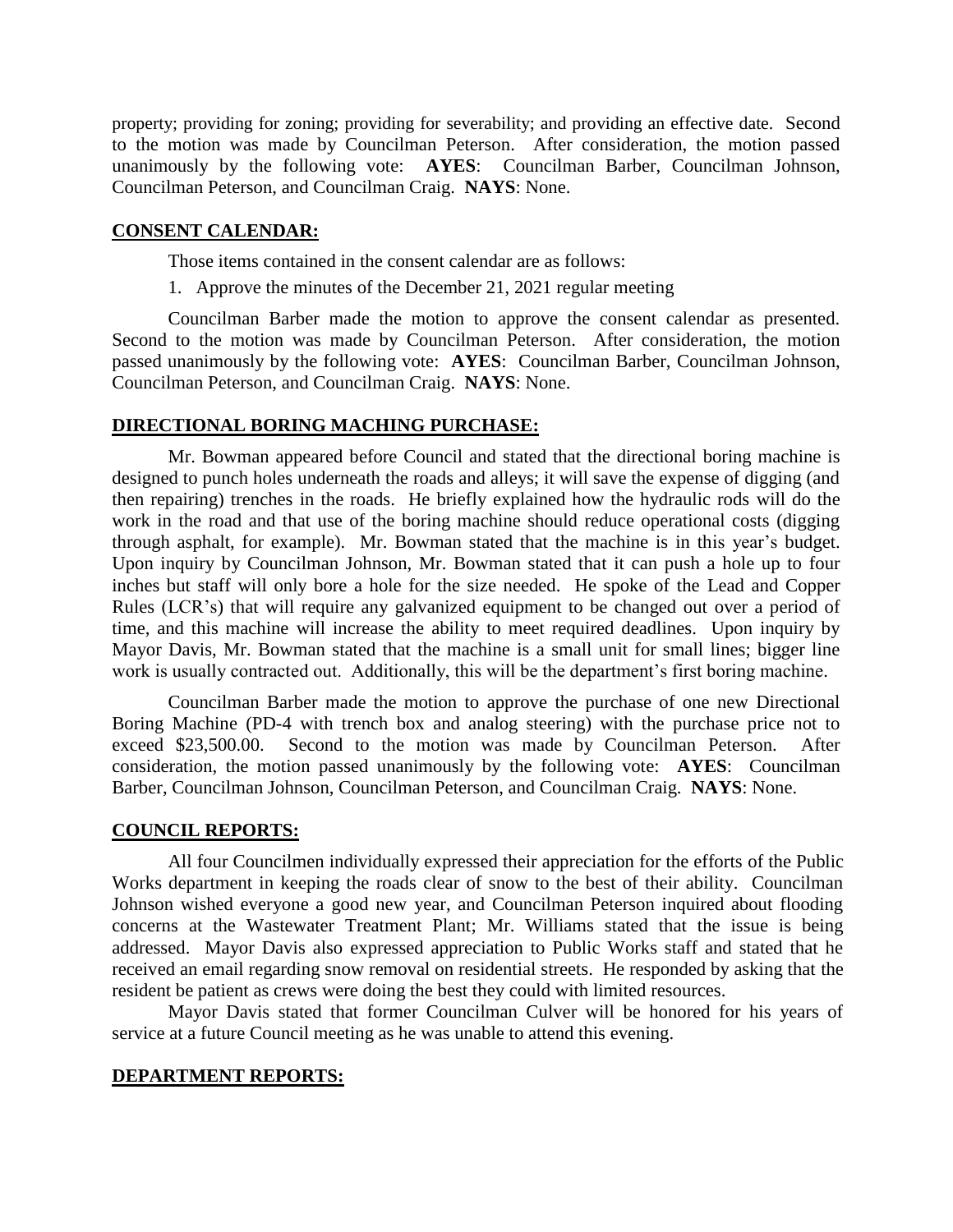Mr. Williams briefly addressed the issues at the Wastewater Treatment Plant (the filtration membrane system going offline to discharge more flow, utilizing the emergency storage pond, etc.). He stated that the next Council meeting will include two rezone requests for the Blocks 55/56 project on property owned by the City for residential and commercial developments. In the future, the project will come again before Council for the final Planned Unit Development (PUD) approval. Mr. Williams spoke of the property tax symposium to be held on January 7<sup>th</sup>; he along with Mayor Davis, Mr. Hyatt and Councilman Craig will be attending with hopes of hearing of solutions to the property tax bill passed in the legislature. He announced that any Council member wishing to attend the City Officials Day at the Capitol on January 20<sup>th</sup> should contact Ms. Coderniz for registration.

Councilman Craig announced that he cannot be the insurance "agent" for the City nor for the Urban Renewal Agency while in office; the Idaho Counties Risk Management Program (ICRMP) will allow the City to be without an agent, and this will reduce the insurance premium. A staff member at the insurance agency will do administrative work while Councilman Craig will continue to work with Ms. Coderniz on insurance policy changes.

Mr. Ahrens stated that the public works crews have been busy with shoveling snow in the early morning hours and late into the evenings. Regarding potential flooding, the bottleneck on 16<sup>th</sup> Avenue E has been handled, and the irrigators did work in the irrigation system to carry more water if needed in order to prevent flooding. Mr. Ahrens further noted that crews are working to clear snow from the residential streets.

Mr. Richey stated that many of the building jobs have been suspended due to the snow. Other projects are still in the works.

Chief Harrison thanked the public works staff for keeping Station 2 clear of snow buildup, and he congratulated the newly elected officials.

Mr. Sanchez stated that he has been keeping Mr. Williams informed of the situation at the Wastewater facility and he is available for any questions. Mr. Williams stated that the membrane facility received an unknown substance that formed a barrier on the membranes which disallowed water to pass. Wastewater is still being treated but not at full capacity with the membranes down. The plant is still meeting the Biological Oxygen Demand (BOD), Total Suspended Solids (TSS) and phosphorus permit requirements although there may be some e coli violations. Mr. Williams commended staff for their efforts, as this type of issue has not occurred before; results of the unknown substance are pending. The industries have been working with staff, and once the substance is known, staff will adjust the pretreatment program to ensure continued compliance with all permits. He also commended Mr. Sanchez for communicating with the Department of Environmental Quality (DEQ), the Northside Canal Company, and the Department of Agriculture regarding the current issues, and he stated that several staff members have put in many hours to keep the plant in compliance.

# **ADJOURNMENT:**

There being nothing further to discuss, Mayor Davis adjourned this January 4, 2022 regular meeting of the Jerome City Council at 6:07 p.m.

By:

Mayor David M. Davis